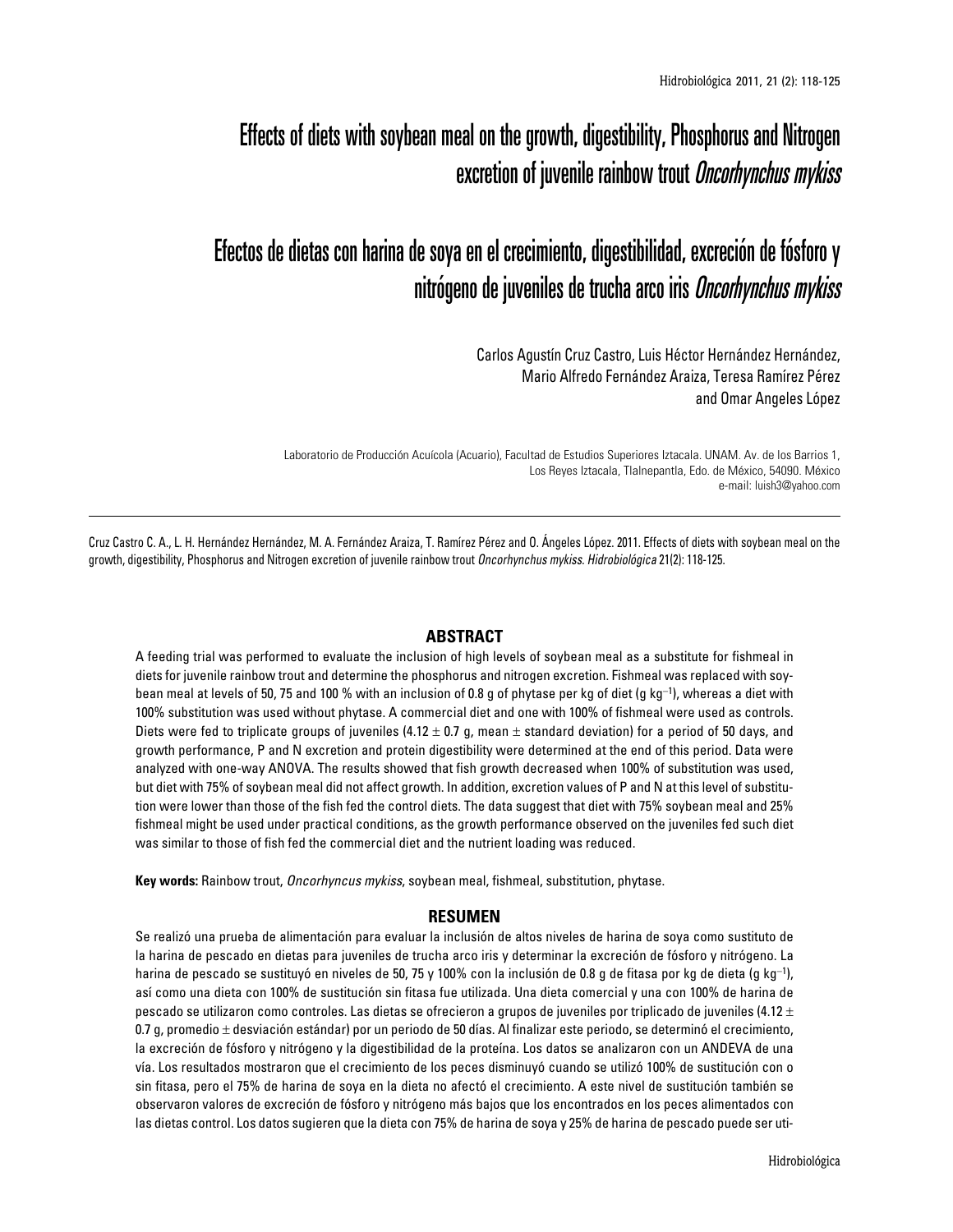lizada en condiciones prácticas de cultivo, pues el crecimiento observado en los juveniles alimentados con dicha dieta fue similar al de los peces alimentados con la dieta comercial y además, se redujo el aporte de nutrientes al agua.

**Palabras clave:** Trucha arcoiris, *Oncorhyncus mykiss*, harina de soya, harina de pescado, sustitución, fitasa.

# **INTRODUCTION**

The rapidly expansion of aquaculture during the last 20 years has been accompanied by an increasing demand for aquafeeds (Gatlin *et al.,* 2007). Fishmeal is the major source of protein in most feeds (Drew *et al.,* 2007), but it is becoming an expensive resource because of its rising demand (Dalsgaard *et al.*, 2009). Moreover, the use of fishmeal for aquafeeds has negative effects on the environment, since its use increases the level of nutrients as phosphorus (P) and nitrogen (N) in wastewaters from the farms (Hardy, 2002). The use of plant meals has been suggested as an alternative to fishmeal: they are cheaper, readily available and their phosphorus content is lower than that of fishmeal (Dalsgaard *et al.,* 2009). Among plant meals, soybean meal has been pointed out as the most promising alternative sources of protein source for aquafeeds (Hardy, 1996) because of its protein level (44-48%), reasonable well-balanced amino acid profile, availability and cost (Cheng *et al.,* 2004; Gatlin *et al.,* 2007). The use of soybean meal as partial substitute of fishmeal has been reported for several species of fish (Fowler, 1980; Olli *et al.*,1989; Arnesen *et al.,* 1989; Krogdahl, 1994; Arndt *et al.,* 1999; Refstie *et al.,* 2000; Refstie *et al.,* 2001). However, its use is still limited (up to 25% of substitution), in part because of the large quantity of indigestible carbohydrates, although the presence of phytic acid or *myo*-inositol hexaphosphate is the major concern (Laining *et al.,* 2010). Phytic acid is the main form of storing P in seeds (Jorquera *et al.*, 2008), and usually causes low availability of minerals and reduces the apparent digestibility of protein (Gatlin *et al.*, 2007). The most efficient way to reduce the effect of this acid is by using phytase, a phosphohydrolase enzyme that catalyzes the sequential release of inorganic orthophosphate from phytic acid (Jorquera *et al.*, 2008) and has the potential to improve digestibility of nutrients for aquatic organisms (Cheng & Hardy, 2003).

The use of soybean and phytase in rainbow trout (*Oncorhyncus mykiss* Walbaum, 1792) has been reported by Cheng and Hardy (2003), who found that inclusion of phytase increased the apparent digestibility coefficients of crude protein and minerals of diet prepared with full-fat soybean meal. Cheng *et al.* (2004) reported that the apparent digestibility of crude protein of diets prepared with soybean meal in rainbow trout juveniles increased using microbial phytase. The same authors suggested 500 FTU of phytase kg-<sup>1</sup> diet as optimal for the rainbow trout. Wang *et al.* (2009) reported that use of soybean meal pretreated with phytase or sprayed phytase allowed improvement of the apparent digestibility coefficient of diets, and that pretreatment at a level of 1,000 U of phytase/kg diet was the best option. In spite of those results,

there is no report of how high levels of inclusion of soybean meal might affect the levels of dissolved nitrogen (N) and phosphorus (P) excretion, which is a major concern for many fish culture operations (Bureau & Cho, 1999). Thus, the aim of the present research was to evaluate the inclusion of high levels of soybean meal as substitute of fishmeal in diets for juvenile rainbow trout, and to determine the P and N excretion.

### **MATERIAL AND METHODS**

**Test fish and test diets.** Rainbow trout, *Oncorhynchus mykiss,* of an age of 60 days post-hatching, were obtained from a private farm in the State of Mexico, Mexico and transported to the Laboratorio de Producción Acuícola, Facultad de Estudios Superiores Iztacala, Universidad Nacional Autónoma de México. Fish were maintained in 500-L tanks and fed a commercial pelleted diet for trout (Api-trucha 1, 50% protein, Malta-Cleyton de México, México) until 7 d before the feeding trial.

Four test diets were formulated with different levels of substitution of soybean meal (Protein,  $50.6 \pm 1$  %; total phosphorus,  $0.25 \pm 0.002$  %; Pronasoya, S.A. de C.V., México, México) for fishmeal. The formulation of these diets are shown in Table 1 and are based on the species requirements reported by NRC (1993), with a minimum of 40% of protein content. Cod liver oil (Drotasa, S.A. de C.V., México, México) and soybean lecithin (Abastecedora de Productos Naturales, S.A. de C.V., Mérida, Mexico) were used as additional lipid sources, whereas dextrin (Droguería Cosmopolita S.A. de C.V., Mexico, Mexico) was used as carbohydrate source. Moreover, a vitamin and mineral mix (Micro Rovimix for carnivorous fish, (DSM Nutritional Products de Mexico, S.A. de C.V., Guadalajara, Mexico) and wheat gluten as binder (Sigma Aldrich Co., St. Louis, MO, USA), were used. α-cellulose (Sigma Aldrich Co., St. Louis, MO, USA) was added as filler up to 100%. Three of the four experimental diets (substitution of 50, 75 and 100%, Soy1, Soy2 and Soy3) included 0.8 g of phytase (Phytase Ronozyme P5000, DSM Nutritional Products de México, S.A. de  $C.V., G$ uadalajara, México) per kg of diet (g kg<sup>-1</sup>). The fourth diet (Soy4) was with 100% substitution, and no enzyme added. A diet with 100% of fishmeal (Table 1) and a commercial diet (Api-trucha 1, 50% protein, Malta-Cleyton de Mexico, Mexico) were used as control diets.

Diets were prepared according to Hernández *et al.* (2004): briefly, the powdered ingredients were mixed with the oils and distilled water (40%). The wet dough was passed through a meat chopper to obtain 5-mm diameter pellets, which were dried at 60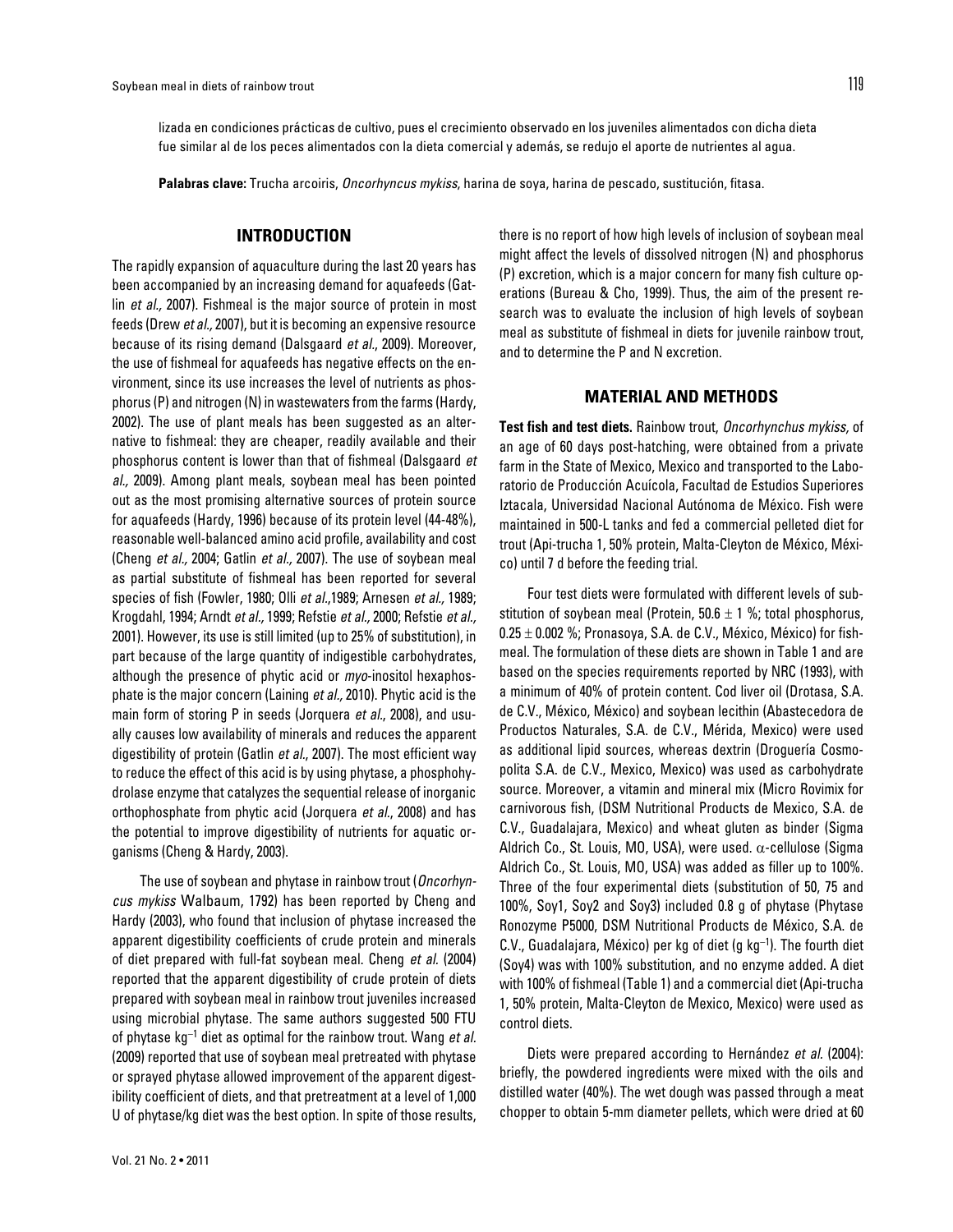Table 1. Formulation of the test diet fed to juveniles of rainbow trout.

| Ingredient (g/kg)                    | Diets (% FM-% SM)        |                          |                          |                          |                            |  |  |
|--------------------------------------|--------------------------|--------------------------|--------------------------|--------------------------|----------------------------|--|--|
|                                      | Soy 1<br>$(50\% - 50\%)$ | Soy 2<br>$(25\% - 75\%)$ | Soy 3<br>$(0\% - 100\%)$ | Soy 4<br>$(0\% - 100\%)$ | Control<br>$(100\% - 0\%)$ |  |  |
| Fish meal (FM)                       | 300                      | 200                      |                          |                          | 600                        |  |  |
| Soybean meal (SM)                    | 300                      | 400                      | 600                      | 600                      |                            |  |  |
| Cod liver oil                        | 50                       | 50                       | 50                       | 50                       | 50                         |  |  |
| Soybean lecithin                     | 50                       | 50                       | 50                       | 50                       | 50                         |  |  |
| Dextrin                              | 100                      | 100                      | 100                      | 100                      | 100                        |  |  |
| Vitamin and mineral mix <sup>1</sup> | 40                       | 40                       | 40                       | 40                       | 40                         |  |  |
| Gluten                               | 50                       | 50                       | 50                       | 50                       | 50                         |  |  |
| $\alpha$ Cellulose                   | 109.2                    | 109.2                    | 109.2                    | 110                      | 110                        |  |  |
| Phytase                              | 0.8                      | 0.8                      | 0.8                      |                          |                            |  |  |
| Proximate composition (%)            |                          |                          |                          |                          |                            |  |  |
| Protein                              | 42.9                     | 45.2                     | 42.5                     | 42.5                     | 43.9                       |  |  |
| Lipid                                | 9.3                      | 8.9                      | 8.7                      | 8.8                      | 9.0                        |  |  |
| Ash                                  | 10.1                     | 9.8                      | 9.8                      | 9.3                      | 10.1                       |  |  |
| Moisture                             | 9.2                      | 9.4                      | 9.6                      | 10.2                     | 9.1                        |  |  |

<sup>1</sup>Vitamin and mineral mix (g kg<sup>-1</sup>): ρ-aminobenzoic acid, 1.45; biotin, 0.02; myo-inositol, 14.5; nicotinic acid, 2.9; Ca-pantothenate, 1.0; pyridoxine-HCl, 0.17; riboflavin, 0.73; thiamine-HCl, 0.22; menadione, 0.17; α-tocopherol, 1.45; cyanocobalamine, 0.0003; calciferol, 0.03; L-ascorbyl-2-phosphate-Mg, 0.25; folic acid, 0.05; choline chloride, 29.65; retinol, 0.015; NaCl, 1.838; MgSO<sub>4</sub>·7H<sub>2</sub>O, 6.85; NaH<sub>2</sub>PO<sub>4</sub>·2H<sub>2</sub>O, 4.36; KH<sub>2</sub>PO<sub>4</sub>, 11.99; Ca(H<sub>2</sub>PO<sub>4</sub>)<sub>2</sub>·2H<sub>2</sub>O, 6.79; Fe-citrate, 1.48; Ca-lactate, 16.35; AICl<sub>3</sub>·6H<sub>2</sub>O, 0.009; ZnSO<sub>4</sub>·7H<sub>2</sub>O, 0.17; CuCl<sub>2</sub>, 0.0005; MnSO<sub>4</sub>·4H<sub>2</sub>O, 0.04; KI, 0.008 and CoCl<sub>2</sub>, 0.05.

 $\degree$ C in a constant temperature oven for 60 min and stored at -20  $\degree$ C until used.

**Feeding trial.** For the feeding experiment, a recirculation system with 18 plastic tanks (100-L capacity, filled with 80-L water) was used. Fifteen juveniles with an initial weight of  $4.12 \pm 0.5$  g (mean  $\pm$  standard deviation) were randomly stocked in each tank. Each test diet was fed to triplicate groups of juveniles. Fish were fed each day the respective diet at 7% of the body weight and the daily ration was divided into two equal feedings at 800 and 1500 h. The juveniles were weighed every 10 days and the ration size was adjusted accordingly. Dead fish were not replaced during the experiment. Thirty minutes after feeding, the remaining feed was removed and quantified for measurement of the diet intake and then, the fecal matter was taken out by siphoning the bottom of each tank. Throughout the feeding trial, mean  $(\pm SD)$  water temperature was14  $\pm$  1°C, and dissolved oxygen and pH were 6.8  $\pm$  1.0 mg L<sup>-1</sup> and 7.9  $\pm$  0.5, respectively. The water flow through each tank was  $1.5 L$  min<sup>-1</sup> during the entire experiment. All tanks were maintained under a natural photoperiod (11 hours light, 13 hours dark). The feeding trial lasted 50 d, from December 2007 to January 2008.

At the end of the 50 d, fish were starved for 24 h, and weighed to obtain growth performance. Five fish, collected randomly, were returned to the tanks and were fed their respective diets added with 1% of chromium oxide during 10 d, for apparent digestibility determination. The remaining fish were used to evaluate oxygen consumption, and P and N excretion.

**Digestibility determination.** The apparent digestibility coefficients (ADC) of protein were determined with the NRC (1993) technique, using chromic oxide at a concentration of 1% ( $Cr_2O_{3}$ , powder, J.T. Baker, Phillipsburg, N.J., USA) as an inert marker. As fish rapidly accepted the diets with chromic oxide, no conditioning period was deemed necessary and the juvenile were fed with these diets for 10 days, during which feces were collected on a daily basis. Feces were dried in an oven and digested in a mixture of perchloric acid and nitric acid at 250 °C. Chromic oxide was quantified with the equation:

$$
CR_20_3=\frac{\frac{\gamma_{-0.032}}{0.2089}}{4}
$$

Where: Y = absorbance at 350 nm (Furukawa & Tsukahara, 1966).

The ADC were calculate with the equation:

$$
ADC(\%) = 100 - \left[ \left( \frac{\%MF}{\%MH} \right) * \left( \frac{\%PF}{\%PH} \right) * 100 \right]
$$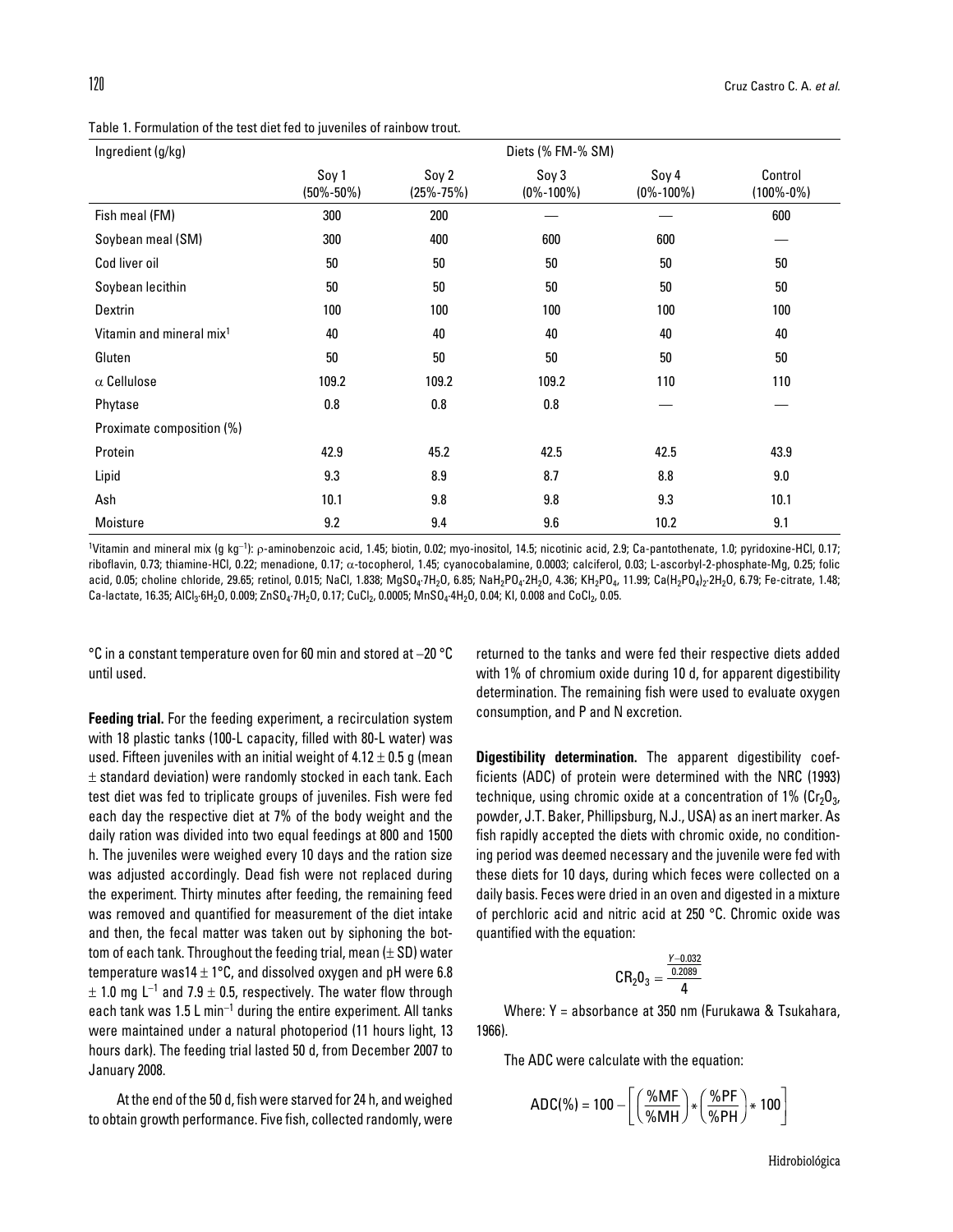Where: MF and MH = marker in feed and in feces; PF and PH = nutrient (protein) in feed and in feces.

**Oxygen consumption, P and N excretion.** Fish were fed their respective diets 24 hours before the test. A closed recirculation system of twenty 1-L flasks connected in series, by plastic tubes was slowly filled with water and one fish was placed per flask. Water samples were taken (initial P and N concentrations = 0 mg  $\mathsf{L}^{-1}\mathsf{)}$ and the dissolved oxygen was measured, then flasks were hermetically closed. After 30 min, the flasks were opened, dissolved oxygen was measured with an oxygen meter (model 85, YSI Incorporated, OH, USA), and water samples were taken to determine P and ammonia N concentrations with the molybdovanate and Nessler methods (Clesceri *et al.*, 1998). Oxygen consumption was calculated as the difference between the initial and final concentration.

**Statistical analysis.** Data on final body weight (FBW), weight gain (WG), specific growth rate (SGR), feed conversion efficiency (FCE), feed intake (FI), survival, oxygen consumption, P and N excretion and ADC were tested for normality and homoscedasticity with the Shapiro and Wilk W test and Barlett´s test, respectively (Zar, 1999), after arcsine transformation in the case of survival, expressed as percentage. Since all data were normal and homoscedastic, the data were compared with one-way ANOVA tests. Significant differences among treatments were determined by Tukey multiple comparison tests (Zar, 1999), with a significance level of 5% (*p* < 0.05). All statistical analysis were performed with the package Minitab version 15 (Minitab Inc., State College PA, USA).

### **RESULTS**

The means of final body weight (FBW), weight gain (WG), specific growth rate (SGR), feed conversion efficiency (FCE), protein conversion efficiency (PCE) and feed intake (FI) of the juvenile rainbow trout are given in Table 2. The fish fed with diet Soy2 showed the highest values of FBW, WG, FCE and PCE among the diets with soybean meal, and did not show significant differences when compared with those observed with the control and commercial diets.

The growth performance of the fish fed with diet Soy4, which had 100% soybean meal without phytase, was lower than those of the juveniles fed with phytase-added diets. Feed intake was similar with diets Soy1, Soy2, control and commercial, and these were significantly higher than with Soy3 and Soy4.

Survival ranged from  $66 \pm 11\%$  with diet Soy3 to 83-91 % with the other diets, and there were no significant differences among treatments (Table 2). Oxygen consumption was significantly lower in the juveniles fed diets Soy3 and Soy4 than those determined for the rest of the experimental groups. The significantly highest consumption was observed in the fish fed the control diet with 100% of fishmeal as protein source (Fig. 1a).

There was a tendency of lower values of P excretion (as mg of PO $_4^{-3}$  L $^{-1}$ ) with increasing soybean meal content in the experimental diets with phytase. The excretion of the fish fed diet Soy4 (100% soybean meal without phytase) was significantly higher than that observed in the diet Soy3 (100% soybean with phytase), and the highest value was observed in the fish fed the diet control with 100% of fishmeal (Fig. 1b).

Table 2. Final body weight (BW), weight gain (WG), specific growth rate (SGR), feed conversion efficiency (FCE) and feed intake (FI) of juveniles of rainbow trout fed diets with high levels of soybean meal Values are means of the three replicate groups ± standard deviation. Means with different letters in the same line differ significantly ( $p < 0.05$ ).

| <b>Treatments</b>                                                                  | Soy1              | Soy2                                                                                           | Sov3                                                                                            | Soy4            | Control         | Comm            |
|------------------------------------------------------------------------------------|-------------------|------------------------------------------------------------------------------------------------|-------------------------------------------------------------------------------------------------|-----------------|-----------------|-----------------|
| FBW(g)                                                                             | $10.6 \pm 0.9$ ab | $12.5 \pm 1.3a$                                                                                | $9.4 \pm 0.8$ b                                                                                 | $8.9 \pm 1.5b$  | $13.9 \pm 1.8a$ | $12.9 \pm 1.9a$ |
| WG <sup>1</sup> (%)                                                                | $157 \pm 21ab$    | $203 \pm 24a$                                                                                  | $131 \pm 8b$                                                                                    | $116 \pm 35b$   | $236 \pm 49a$   | $216 \pm 49a$   |
| $SGR2$ (% day <sup>-1</sup> )                                                      | $1.7 \pm 0.2a$    | $2.2 \pm 0.3$ b                                                                                | $1.7 \pm 0.1a$                                                                                  | $1.5 \pm 0.2a$  | $2.4 \pm 0.2$   | $2.3 \pm 0.2b$  |
| FCE <sup>3</sup>                                                                   | $1.7 \pm 0.1a$    | $1.5 \pm 0.1$ b                                                                                | $1.7 \pm 0.07a$                                                                                 | $1.7 \pm 0.06a$ | $1.2 \pm 0.07c$ | $1.2 \pm 0.05c$ |
| PCE <sup>4</sup>                                                                   | $1.5 \pm 0.06a$   | $1.7 \pm 0.04$ b                                                                               | $1.5 \pm 0.1a$                                                                                  | $15 \pm 0.04a$  | $1.9 \pm 0.1$ c | $1.8 \pm 0.1c$  |
| FI (g fish <sup>-1</sup> day <sup>-1</sup> )                                       | $2.2 \pm 0.1a$    | $2.5 \pm 0.1a$                                                                                 | $1.8 \pm 0.1$ b                                                                                 | $1.6 \pm 0.1$   | $2.4 \pm 0.1a$  | $2.3 \pm 0.1a$  |
| Survival (%)                                                                       | $91 \pm 4$        | $89 \pm 8$                                                                                     | $66 \pm 11$                                                                                     | $87 \pm 23$     | $83 \pm 4$      | $89 \pm 8$      |
| <sup>1</sup> Weight Gain = $\frac{$ (Final BW - Initial BW) $*$ 100                |                   | ${}^{3}$ Feed conversion efficiency = $\frac{1}{\text{Total feed intake in dry weight basis}}$ |                                                                                                 | Weight gain (g) |                 |                 |
| <b>Initial BW</b>                                                                  |                   |                                                                                                |                                                                                                 |                 |                 |                 |
| (In Final BW – In Initial BW) $*$ 100<br><sup>2</sup> Specific growth rate =<br>50 |                   |                                                                                                | $4$ Protein conversion efficiency = $\frac{1}{\text{Total protein intake in dry weight basis}}$ |                 | Weight gain (g) |                 |
|                                                                                    |                   |                                                                                                |                                                                                                 |                 |                 |                 |
|                                                                                    |                   |                                                                                                |                                                                                                 |                 |                 |                 |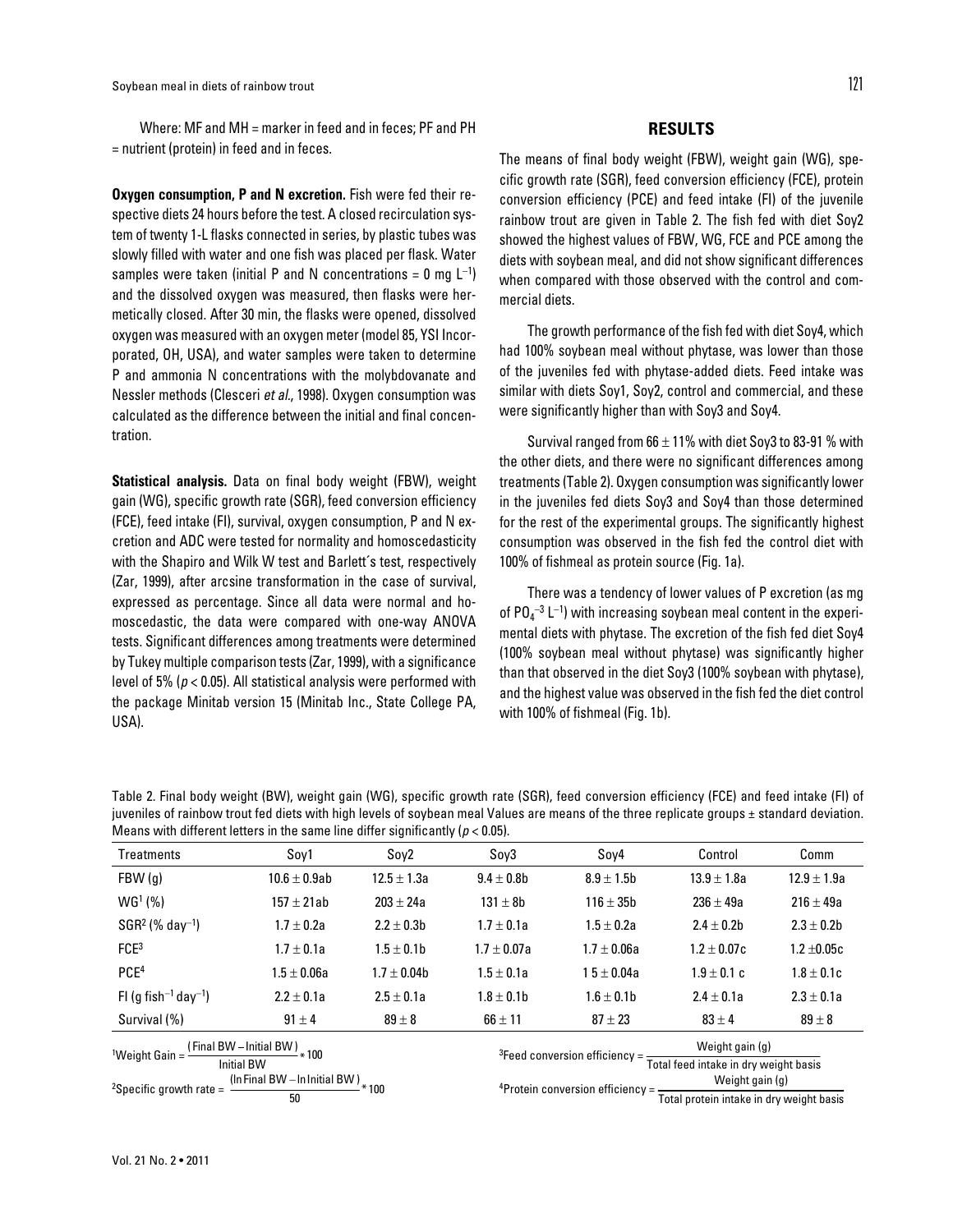

Figure 1a-d. Different parameters evaluated on juveniles of rainbow trout fed diets with high levels of soybean meal. (a) Oxygen consumption. (b) Phosphorus excretion. (c) Nitrogen excretion. (d) Apparent digestibility coefficient. Values are means of the three replicate groups  $\pm$  standard deviation. Means with different letters in the same column differ significantly ( $p$  < 0.05). Comm refers to the commercial diet.

The N excretion of the fish fed with diets Soy2, Soy3 and Soy4 showed significantly lower values than those observed in the commercial and the control diet and in the diet with a substitution of 50% of soybean meal (Fig. 1c).

Higher values of ADC were observed in the diets with soybean meal substitution, particularly with total fishmeal replacement. The control diet with 100% fishmeal showed the lowest values of ADC (Fig. 1d).

# **DISCUSSION**

One of the main challenges of aquaculture industry for the years to come is to find alternative ingredients, which are cheaper and environmental friendly (Gatlin *et al.*, 2007). Soybean meal has been pointed out as an alternative source of protein for aquafeeds (Hardy, 1996), because of its protein content and reasonable wellbalanced amino acid profile. However, its use at high levels of supplementation (greater than 50%) has been discouraged due to the presence of some anti-nutritional compounds, particularly the content of phytic acid. This compound has been reported to be indigestible and to cause negative effects on growth, feed conversion and macronutrient digestibility (Laining *et al.*, 2010). Previous reports have suggested that the use of the enzyme phytase (Cheng *et al.*, 2004; Wang *et al*., 2009) allows to improve the digestibility of diets and thus, growth. The data obtained in the present research show that soybean meal might be used up to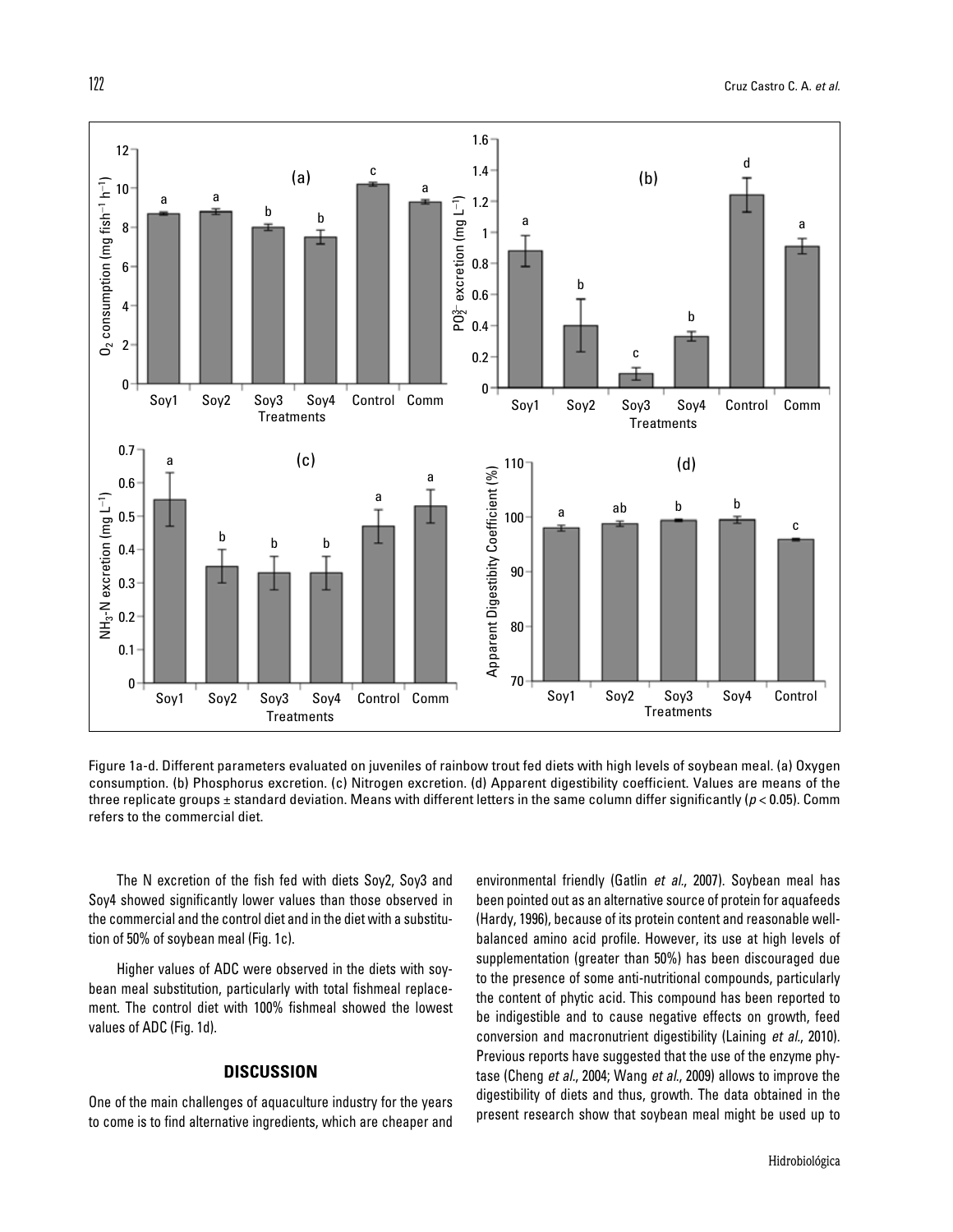75% without affecting significantly the growth performance of juvenile rainbow trout when 0.8 g  $kq^{-1}$  of phytase is added to the diet. The fish fed this diet (Soy2), showed a growth performance similar to that reported by Wang *et al.* (2009) in rainbow trout of an initial weight of 1.7 g and fed a diet with 60% of soybean meal as source of protein.

As mentioned before, growth of fish is related to the digestibility of the diet and particularly to that of the protein fraction. The ADC of protein of the diets with soybean meal was higher than the reported by Wang *et al.* (2009) and Dalsgaard *et al.* (2009), but coincides with those reported by Cheng *et al.* (2004). It seems that phytase incorporation into diet is related to the digestibility of protein portion. When added after diet preparation (Dalsgaard *et al.*, 2009) or is sprayed (Wang *et al.*, 2009) on the diet, ADC tends to be lower than when the phytase is added before preparation, as in this study.

Interestingly, fish fed with diets Soy3 and Soy4 (100% of substitution of fishmeal) showed the highest values of ADC of protein. In addition, those diets showed less excretion of  $NH<sub>3</sub>$ -N and oxygen consumption. According to Bureau *et al.* (2002), N excretion and oxygen consumption may be used to estimate the oxidation of nutrients from the diet and, usually, low values indicate a better use of the protein source (less excretion) and less energy spent in its oxidation (less consumption). However, fish fed those diets showed significantly lower growth than that observed with Soy1, Soy2, control and commercial diets. Soybean is deficient in lysine, methionine and threonine (Gatlin *et al.*, 2007), three essential amino acids. This probably caused the poor growth performance in 100% soybean meal based diets, even if these had the highest digestibility of all diets. The fishmeal inclusion in the other diets could allow an increase in the levels of such amino acids and better growth performance.

Phosphorus plays an important role in fish, because it is an important constituent of the fish endoskeleton, phospholipids, nucleic acids, cell membranes and energy-rich compounds (Kaushik, 2001). Although fish can absorb minerals from natural water (NRC, 1993), food is the main source of phosphorus because of the low concentration both in freshwater and seawater (Lall, 2002). The phytic acid usually binds to trypsin (Singh & Krikorian, 1982) or forms complexes of phytate-protein or phytate-mineralprotein that are resistant to proteolytic digestion (Cheryan, 1980). P bioavailability is one of the most relevant aspects affected by phytic acid and P usually is excreted in the urine and/or feces (Coloso *et al.*, 2003). According to Bureau & Cho (1999), dissolved phosphorus form is excreted via urine, which is a major concern for aquaculture operations, as it can cause eutrophication of water bodies surrounding the farms. The addition of phytase (a phosphohydrolase enzyme that catalyzes the sequential release of inorganic orthophosphate from the phytic acid (Jorquera *et al.*, 2008)) was suggested (Wang *et al.*, 2009) to improve P retention, and thus, decrease the excretion of dissolved phosphorus to water, as it was observed when fish were fed diets with high replacement of fishmeal by soybean meal. Decreasing levels of P excretion were observed as soybean meal increased in diet. Values were significantly lower than those observed in the control diets and such values represent almost a third of the P excreted with 100% fishmeal and a commercial diet. This might help in reducing the waste output from cultures, as reported by Cain & Garling (1995). Phytase inclusion, as expected, allowed to reduce P excretion and indicates that enzyme is working on the phytic acid and that it is active, even after feed processing. Similar results were observed in the Atlantic salmon (Storebakken *et al.*, 1998) and other salmonid species (Sugiura *et al.* , 2001), but this is the first time that a study on rainbow trout fed with high levels of substitution of soybean meal for fishmeal is reported.

The inclusion of phytase in the diet with a 75% of replacement of fishmeal with soybean meal allows improvement of the digestibility and this diet is capable to support the normal growth and development of juvenile rainbow trout. Moreover the use of this diet would allow the reduction of excretion of N and P to water. Even that this diet was used under laboratory conditions, the data suggests that might be used under practical conditions and will help reduce the nutrient pollution of water bodies surrounding the farms and reduce the feeding costs, as soybean is cheaper than fishmeal.

### **ACKNOWLEDGEMENTS**

The authors would like to acknowledge the financial support from the Programa de Apoyo a los Profesores de Carrera para la Formación de Grupos de Investigación (PAPCA 2006) of UNAM FES Iztacala. Thanks are also due to DSM Nutritional Products Mexico for their kind donation of vitamin and mineral mix and phytase and Dra. Rocío González López for her suggestions and improvement of this manuscript.

#### **REFERENCES**

- Arnesen, P., L. E. Brattas, J. Olli & A. Krogdahl. 1989. Soybean carbohydrates appear to restrict utilisation of nutrients by Atlantic salmon (*Salmo salar* L.). *In*: Takeda, M. & T. Watanabe (Eds.) Proceedings of Third International Symposium on Feeding and Nutrition in Fish, Vol. 89. Japan Translation Center, Tokyo, Japan, pp. 273-281.
- Arndt, R. E., R. W. Hardy, S. H. Sugiura & F. M. Dong. 1999. Effects of heat treatment and substitution level on palatability and nutritional value of soy defatted flour in feeds for Coho salmon, *Oncorhynchus kisutch*. *Aquaculture* 180: 129-145.
- Bureau, D. P. & C. Y. Cho. 1999. Phosphorus utilization by rainbow trout (*Oncorhynchus mykis*): estimation of dissolved phosphorus waste output. *Aquaculture* 179: 127-140.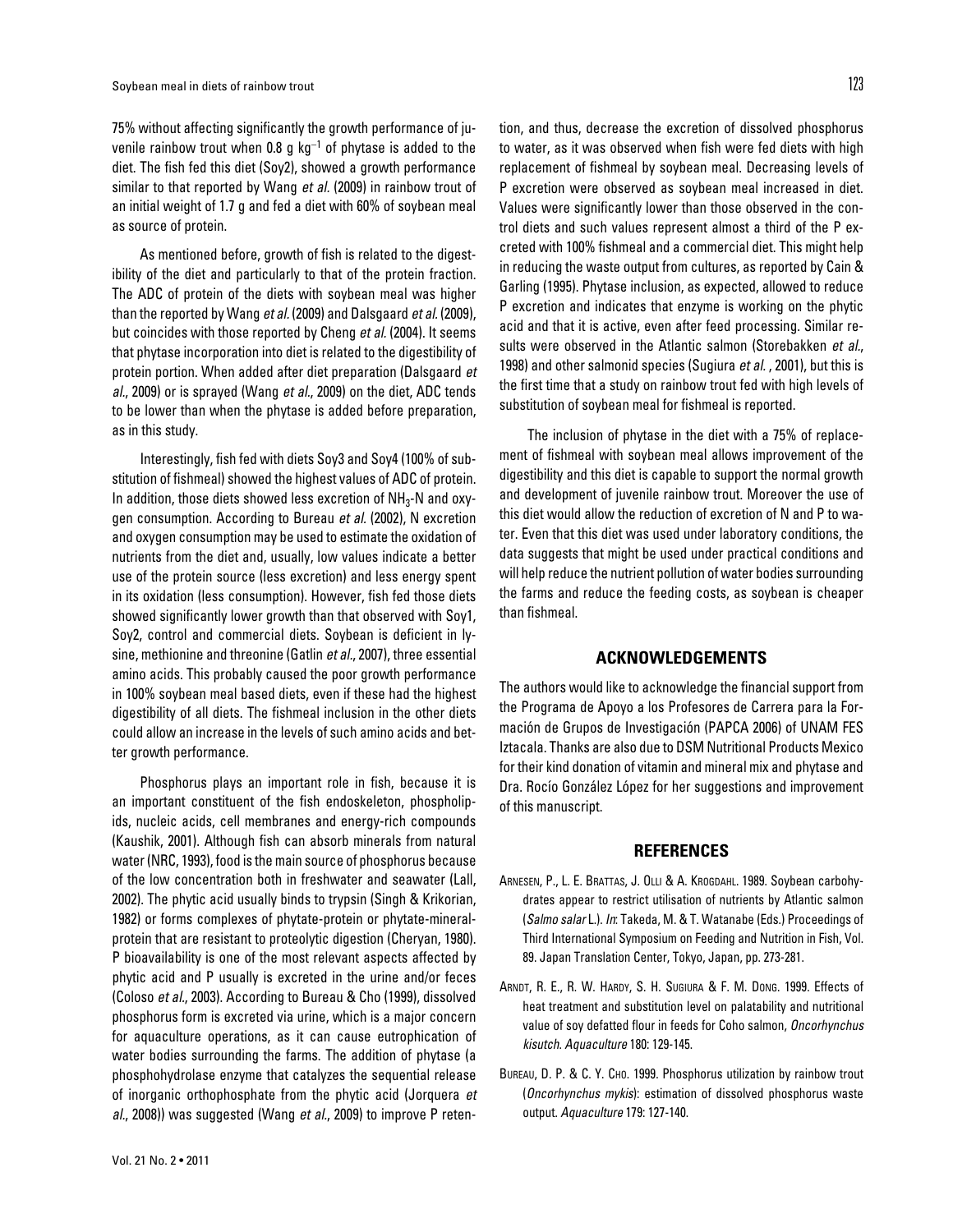- Bureau, D. P., S. J. Kaushik & C. Y. Cho. 2002. Bioenergetics. *In*: Halver, J.E. & R.W. Hardy (Eds.). *Fish nutrition*. Academic Press. San Diego, USA, pp. 1-59.
- Cain, K. D. & D. L. Garling. 1995. Pretreatment of soybean meal with phytase for salmonid diets to reduce P concentrations in hatchery effluents. *Progressive Fish-Culturist* 57:114-119.
- Cheryan, M. 1980. Phytic acid interactions in food systems. *Critical Reviews on Food Science and Nutrition* 13: 297-335.
- CHENG, Z. J. & R. W. HARDY, 2003. Effects of extrusion and expelling processing, and microbial phytase supplementation on apparent digestibility coefficients of nutrients in full-fat soybeans for rainbow trout (*Oncorhynchus mykiss*). *Aquaculture* 218: 501-514.
- Cheng, Z. J., R. W. Hardy, V. Verlhac & J. Gabaudan. 2004. Effects of microbial phytase supplementation and dosage on apparent digestibility coefficients of nutrients and dry matter in soybean product-based diets for rainbow trout *Oncorhynchus mykiss. Journal of World Aquaculture Society* 35: 1-15.
- Clesceri, L. S., A. E. Greenberg & A. E. Eaton. 1998. Standard methods for the examination of water and wastewater. 20<sup>th</sup>. American Public Health Association. Washington, D.C., U.S.A. 1325 p.
- Coloso, R. M., K. King, J. W. Fletcher, M. A. Hendrix, M. Subramanyam, P. Weis & R. P. Ferraris. 2003. Phosphorus utilization in rainbow trout (*Oncorhynchus mykiss*) fed practical diets and its consequences on effluent phosphorus levels. *Aquaculture* 220: 801-820.
- Dalsgaard, J., K. S. Ekman, P. B. Pedersen & V. Verlhac. 2009. Effect of supplemented fungal phytase on performance and phosphorus availability by phosphorus-depleted juveniles rainbow trout (*Oncorhynchus mykiss*), and on the magnitude and composition of phosphorus waste output. *Aquaculture* 286: 105-112.
- Drew, M. D., T. L. Borgeson & D. L. Thiessen. 2007. A review of processing of feed ingredients to enhance diet digestibility in finfish. *Animal Feed Science and Technology* 138: 118-136.
- Fowler L. G. 1980. Substitution of soybean and cottonseed products for fish meal in diets fed to chinook and coho salmon. *The Progressive Fish-Culturist* 42: 87-91.
- Furukawa, A. & H. Tsukahara. 1966. On the acid digestion method for the determination of chromic oxide as an index substance in the study of digestibility of fish feed. *Bulletin of the Japanese Society of Scientific Fisheries* 32: 502-506.
- Gatlin, D. M., F. T. Barrows, P. Brown, K. Dabrowski, T. G. Gaylord, R. W. Hardy, E. Herman, G. Hu, Å. Krogdahl, R. Nelson, K. Overturf, M. Rust, W. Sealey, D. Skonberg, E. J. Souza, D. Stone, R. Wilson & E. Wurtele. 2007. Expanding the utilization of sustainable plant products in aquafeeds: a review. *Aquaculture Research* 38: 551-579.
- HARDY, R. W. 1996. Alternate protein sources for salmon and trout diets. *Animal Feed Science and Technology* 59: 79-80.
- Hardy, R. W. 2002. Rainbow trout, *Oncorhynchus mykiss*. *In*: Webster, C. D. & C. E. Lim (Eds.). *Nutrient requirements and feeding of finfish for aquaculture*. CABI Publishing, New York, New York, USA, pp. 184- 202.
- Hernández, H. L. H., S. I. Teshima, M. Ishikawa, S. Koshio & Y. Tanaka. 2004. Effects of dietary vitamin A on juvenile red sea bream *Chrysophrys major*. *Journal of the World Aquaculture Society* 35: 436-444.
- JORQUERA, M., O. MARTÍNEZ, F. MURAYAMA, P. MARSCHNER & M. L. MORA. 2008. Current and future biotechnological applications of bacterial phytases and phytase producing bacteria. *Microbes and Enviroments* 23: 182-191.
- Kaushik, S. J. 2001. Mineral nutrition. *In*: Guillaume, J., S. J. Kaushik, P. Bergot & R. Métailler, (Eds). *Nutrition and Feeding of Fish and Crustaceans*. Praxis Publishing, Chichester, UK, pp. 169-181.
- Krogdhal, A., T. B. Lea & J. J. Olli. 1994. Soybean proteinase inhibitors affect intestinal trypsin activities and amino acid digestibilities in rainbow trout (*Oncorhynchus mykiss*). *Comparative Biochemistry and Physiology A* 107: 215-219.
- Laining, A., R. F. Traifalgar, M. Thu, C. F. Komilus, M. A. Kader, S. Koshio, M. Ishikawa, S. Yokoyama. 2010. Influence of dietary phytic acid on growth, feed intake, and nutrient utilization in juveniles Japanase flounder, *Paralichthys olivaceus*. *Journal of the World Aquaculture Society* 41: 746-755.
- Lall, S. P. 2002. The minerals. *In:* Halver, J. E. & R. W. Hardy (Eds.). *Fish Nutrition*. Academic Press. San Diego, USA, pp. 259-308.
- NRC (National Research Council). 1993. Nutrient requirements of fish. National Academy Press, Washington D.C., USA. 114 p.
- Olli J., A. Krogdahl &T. Berg-Lea. 1989. Effects of soybean trypsin inhibitor activity on nutrient digestibility in salmonids fed practical diets containing various soybean meals. *In*: Takeda, M. & T. Watanabe (Eds.). Proceedings of Third International Symposium on Feeding and Nutrition in Fish, Vol. 89. Japan Translation Center, Tokyo, Japan, pp. 263-271.
- Refstie, S., O. J. Korsoen, T. Storebakken, G. Baeverfjord, I. Lein & A. J. Roem. 2000. Differing nutritional responses to dietary soybean meal in rainbow trout (*Oncorhynchus mykiss*) and Atlantic salmon (*Salmo salar*) fed diets with fish meal, extracted soybean meal or soybean meal with reduced content of oligosaccharides, trypsin inhibitors, lectins and soya antigens. *Aquaculture* 162: 301-312.
- REFSTIE S., T. STOREBAKKEN, G. BAEVERFJORD & A. J. ROEM. (2001) Long-term protein and lipid growth of Atlantic salmon (*Salmo salar*) fed diets with partial replacement of fish meal by soy protein products at medium or high lipid level. *Aquaculture* 193: 91-106.
- SINGH M. & A. D. KRIKORIAN. 1982. Inhibition of trypsin activity in vitro by phytate. *Journal of Agriculture and Food Chemistry* 30: 799-800.
- Storebakken T., I. S. Kvien, K. D. Shearer, B. Grisdale-Helland , S. J. Helland S. J. & G. M. BERGE. 1998. The apparent digestibility of diets containing fish meal, soybean meal or bacterial meal fed to Atlantic salmon